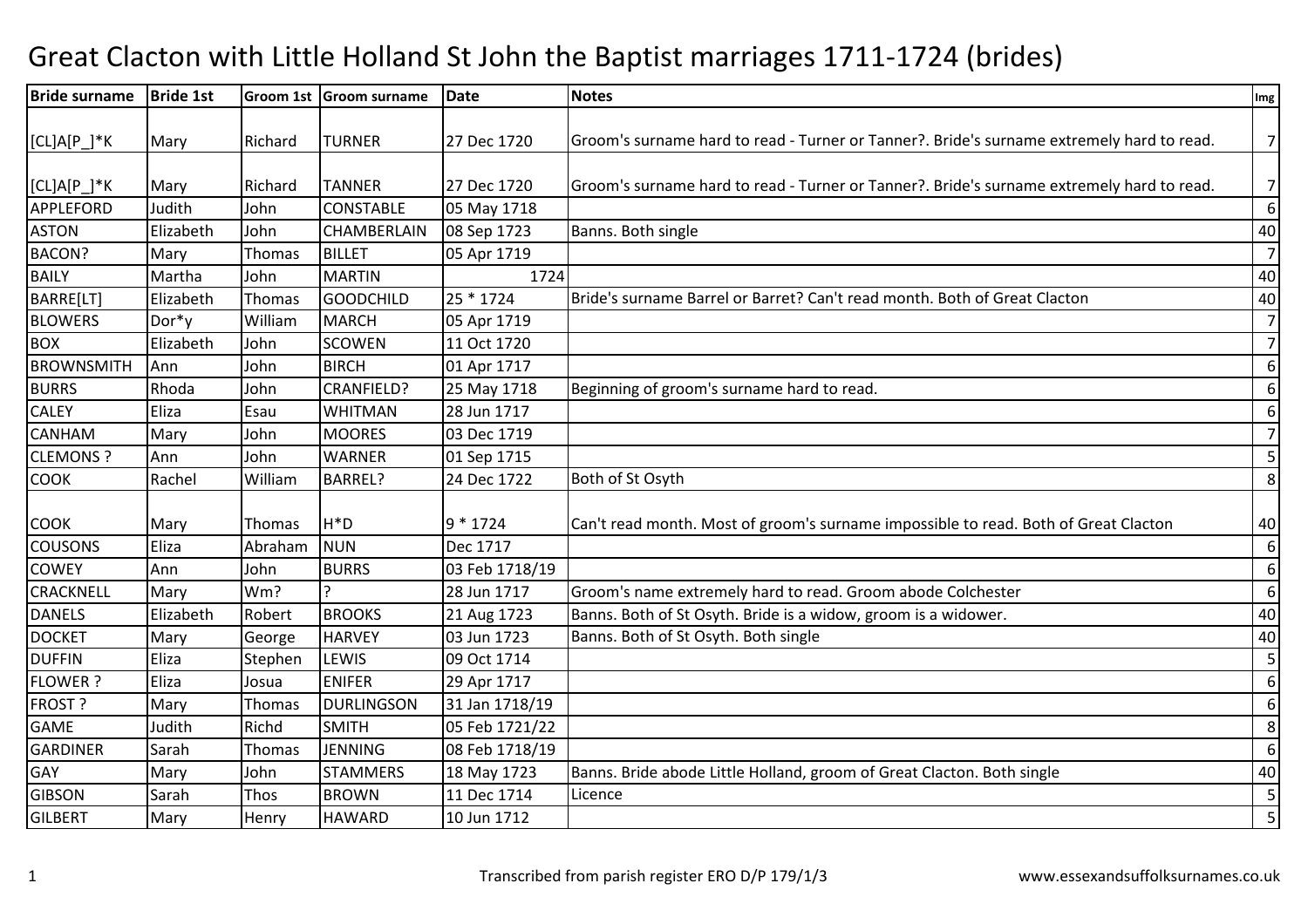## Great Clacton with Little Holland St John the Baptist marriages 1711-1724 (brides)

| <b>Bride surname</b> | <b>Bride 1st</b> |         | Groom 1st Groom surname | Date           | <b>Notes</b>                                                                          | Img            |
|----------------------|------------------|---------|-------------------------|----------------|---------------------------------------------------------------------------------------|----------------|
| <b>GLADDEN</b>       | Martha           | John    | <b>SCOWEN</b>           | 02 Jan 1723/24 | Both of Great Clacton. Bride is a widow, groom is a widower                           | 40             |
| <b>GOODING</b>       | Ann              | Wm      | <b>WARD</b>             | 09 Nov 1716    | Licence                                                                               | 6              |
| <b>GRAY</b>          | Elizabeth        | William | <b>GOODING</b>          | 20 Jul 1819    |                                                                                       | $\overline{7}$ |
| GREW                 | Eliza            | Wm      | <b>CONSTABLE</b>        | 24 Mar 1711/12 | Bride abode: St Osyth                                                                 | 5              |
| GREW                 | Susanna          | William | <b>TYE</b>              | 27 Aug 1723    | Both of Great Clacton, both single.                                                   | 40             |
| <b>GREW</b>          | Mary             | John    | <b>BLOUNDEN</b>         | 20 Sep 1723    | Banns. Both of St Osyth                                                               | 40             |
| <b>GRIFFEN</b>       | Eliza            | Tho     | <b>BOWTEN?</b>          | 11 Jun 1717    | Groom's surname hard to read - Bowten or Newton?                                      | 6              |
| <b>GRIFFEN</b>       | Eliza            | Tho     | NEWTON?                 | 11 Jun 1717    | Groom's surname hard to read - Bowten or Newton?                                      | 6              |
| <b>GRIMWOOD</b>      | Mary             | Richard | LADYMAN                 | 02 Aug 1721    |                                                                                       | 8              |
| HAM                  | Eliza            | Will.   | <b>BENTLY</b>           | 10 Oct 1714    |                                                                                       | 5              |
| <b>HARRIS</b>        | Susanna          | Moses   | ROWLEN?                 | 25 Dec 1720    | Groom's surname hard to read - Rowlen or Newton?                                      | $\overline{7}$ |
| <b>HARRIS</b>        | Susanna          | Moses   | NEWTON?                 | 25 Dec 1720    | Groom's surname hard to read - Rowlen or Newton?                                      | $\overline{7}$ |
| <b>HART</b>          | Eliza            | Robt    | BERRY?                  | 11 Jun 1717    | Groom's surname hard to read - Berry or Harvey?                                       | 6              |
| <b>HART</b>          | Eliza            | Robt    | HARVEY?                 | 11 Jun 1717    | Groom's surname hard to read - Berry or Harvey?                                       | 6              |
| <b>HATCH</b>         | Rachel           | James   | <b>DANIEL</b>           | 30 Jul 1715    |                                                                                       | 5              |
| <b>HAWARD</b>        | Elizabeth        | John    | <b>BRAMSTON</b>         | 04 Sep 1720    |                                                                                       | $\overline{7}$ |
| <b>HEDGE</b>         | Mary             | John    | <b>GIBB</b>             | 08 Jun 1712    | Licence. Bride's surname unclear - could be Hedge or Sledge. Bride abode St Osyth     | 5              |
| <b>HOWARD</b>        | Elizabeth        |         | <b>PEARSON</b>          | 06 May 1723    | Banns. Both of Great Clacton.                                                         | 40             |
| <b>HOWELL</b>        | Mary             | John    | <b>CUTCHEY</b>          | 04 Sep 1720    |                                                                                       | $\overline{7}$ |
| <b>HUNSDON</b>       | Ann              | Wm      | <b>BAREHAM</b>          | 16 Feb 1712/13 |                                                                                       | 5              |
| <b>INGRAM</b>        | Eliza            | Dan     | <b>JAMES</b>            | 24 May 1711    | <b>Banns</b>                                                                          | 4              |
| <b>KEEBLE</b>        | Susannah         | Wm      | <b>SPENSER</b>          | 25 Feb 1719/20 |                                                                                       | 7              |
| <b>KEMP</b>          | Sarah            | Paul    | <b>MIDDLETON</b>        | 05 Jun 1721    |                                                                                       | 8              |
| <b>KENT</b>          | Phebe            | Tho     | <b>ROBINSON</b>         | 03 Apr 1711    | Licence                                                                               | $\overline{4}$ |
| <b>KING</b>          | Mary             | Wm      | <b>SAYER</b>            | 05 Feb 1721/22 |                                                                                       | 8              |
| LAUNDER              | Mary             | Thos    | PHYDIAN                 | 20 Sep 1712    | Licence. Bride abode Clacton Magna, groom abode St Osyth                              | 5              |
| <b>LEECH</b>         | Eliza            | Wm      | SWAN                    | 29 Aug 1711    |                                                                                       | $\overline{4}$ |
| LEWIS                | Mary             | John    | <b>CLARK</b>            | 16 Feb 1712/13 |                                                                                       | 5              |
| LULMAN               | Ann              | Stephen | LANGRAM                 | 30 Jun 1713    |                                                                                       | 5              |
| <b>MAYCOCK</b>       | Mary             | Th.     | <b>GOBBET</b>           | 05 May 1717    | Bride abode St Osyth, groom abode Brightlingsea                                       | 6              |
| <b>MERRY</b>         | Rebecca          | Thomas  | <b>SPENLEY</b>          | 21 Sep 1723    | Banns. Both of St Osyth                                                               | 40             |
| <b>MONT</b>          | Alice            | Robert  | <b>WADE</b>             | 11 Feb 1723/24 | Bride is of St Osyth, groom is of Holland Magna. Bride is a widow, groom is a widower | 40             |